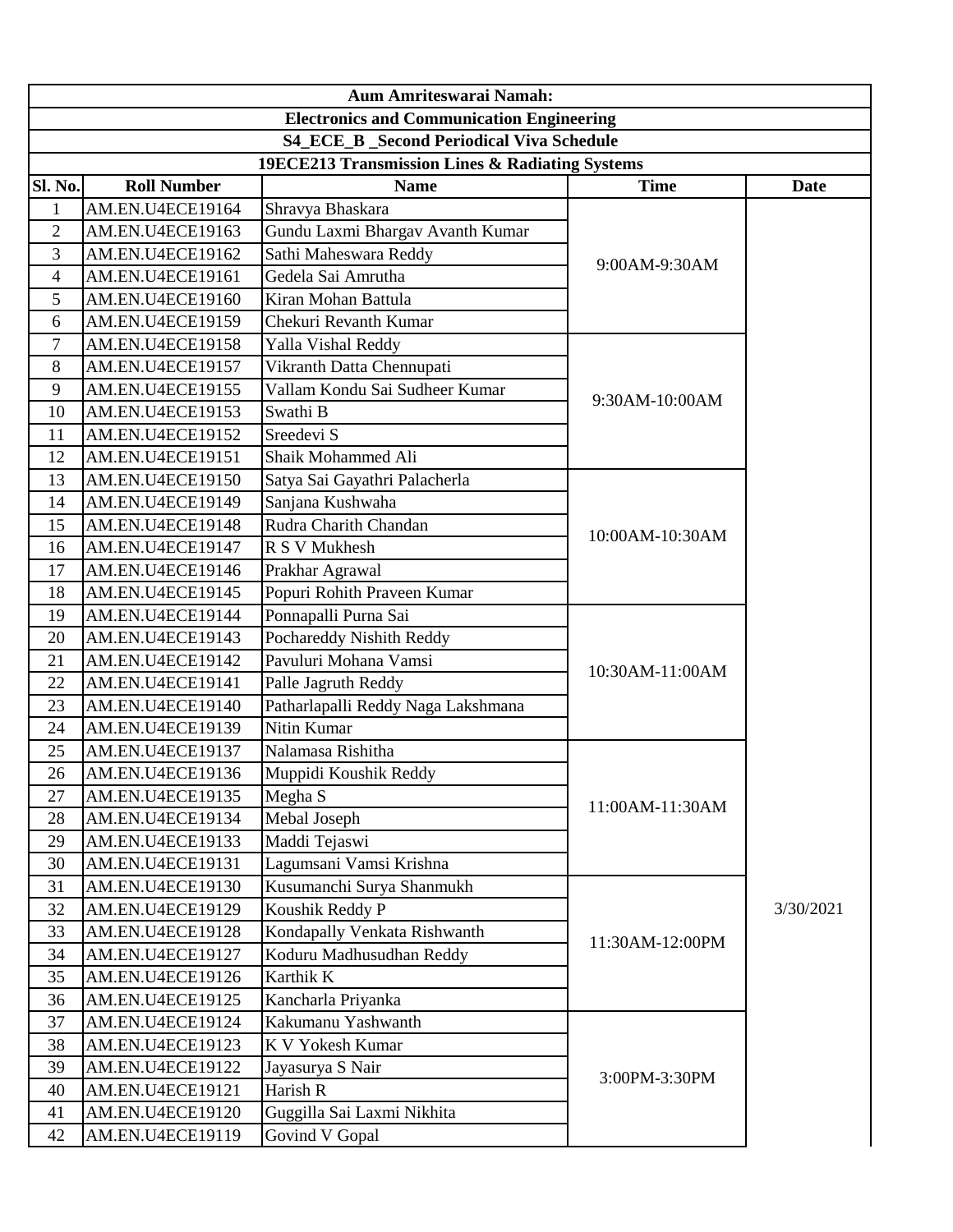| 43 | AM.EN.U4ECE19118                            | Gnaneshwaar E                           |                                             |                      |
|----|---------------------------------------------|-----------------------------------------|---------------------------------------------|----------------------|
| 44 | AM.EN.U4ECE19117                            | Ganta Sai Sampath                       |                                             |                      |
| 45 | AM.EN.U4ECE19116                            | Devu D                                  |                                             |                      |
| 46 | AM.EN.U4ECE19115                            | Devika Rani P                           | 3:30PM-4:00PM                               |                      |
| 47 | AM.EN.U4ECE19114                            | Dayajanaki HD                           |                                             |                      |
| 48 | AM.EN.U4ECE19113                            | Dadi Jaideep                            |                                             |                      |
| 49 | AM.EN.U4ECE19112                            | <b>Batlanki Santosh Sainath</b>         |                                             |                      |
| 50 | AM.EN.U4ECE19111                            | Bandi Sai Krishna Kanth                 |                                             |                      |
| 51 | AM.EN.U4ECE19110                            | <b>Balla Yaswanth</b>                   |                                             |                      |
| 52 | AM.EN.U4ECE19109                            | Atmakuru Sai Sivanth                    | 4:00PM-4:30PM                               |                      |
| 53 | AM.EN.U4ECE19108                            | Arya Arun                               |                                             |                      |
| 54 | AM.EN.U4ECE19107                            | Arigela Bhanu Prakash                   |                                             |                      |
| 55 | AM.EN.U4ECE19106                            | Aparna K                                |                                             |                      |
| 56 | AM.EN.U4ECE19105                            | Ande J Venkata Raja Gopal Kartheek      |                                             |                      |
| 57 | AM.EN.U4ECE19104                            | Alan Baiju B                            | 4:30PM-5:00PM                               |                      |
| 58 | AM.EN.U4ECE19101                            | Adithya S                               |                                             |                      |
| 59 | AM.EN.U4ECE16127                            | <b>KISHORE</b>                          |                                             |                      |
| 60 | AM.EN.U4ECE16042                            | Tejachowdary popuri                     |                                             |                      |
| 61 | AM.EN.U4ECE17066                            | Yerra Sai Vardhan Reddy                 | 5:00PM-5:30PM                               |                      |
| 62 | AM.EN.U4ECE17144                            | <b>Mohan Rakesh</b>                     |                                             |                      |
| 63 | AM.EN.U4ECE17115                            | Mihiramsh                               |                                             |                      |
|    |                                             | <b>19MAT213 Optimization Techniques</b> |                                             |                      |
|    | <b>RollNo</b>                               | <b>Date and Time</b>                    | <b>RollNo</b>                               | <b>Date and Time</b> |
|    |                                             |                                         |                                             |                      |
|    | AM.EN.U4ECE19164                            |                                         | AM.EN.U4ECE19120                            |                      |
|    | AM.EN.U4ECE19163                            |                                         | AM.EN.U4ECE19119                            |                      |
|    | AM.EN.U4ECE19162                            |                                         | AM.EN.U4ECE19118                            |                      |
|    | AM.EN.U4ECE19161                            |                                         | AM.EN.U4ECE19117                            |                      |
|    | AM.EN.U4ECE19160                            |                                         | AM.EN.U4ECE19116                            |                      |
|    | AM.EN.U4ECE19159                            | 25/3/21 4-5pm                           | AM.EN.U4ECE19115                            | 31/3/21 4-5pm        |
|    | AM.EN.U4ECE19158                            |                                         | AM.EN.U4ECE19114                            |                      |
|    | AM.EN.U4ECE19157                            |                                         | AM.EN.U4ECE19113                            |                      |
|    | AM.EN.U4ECE19155                            |                                         | AM.EN.U4ECE19112                            |                      |
|    | AM.EN.U4ECE19153                            |                                         | AM.EN.U4ECE19111                            |                      |
|    | AM.EN.U4ECE19152                            |                                         | <b>AM.EN.U4ECE19110</b>                     |                      |
|    | AM.EN.U4ECE19151                            |                                         | <b>AM.EN.U4ECE19109</b>                     |                      |
|    | AM.EN.U4ECE19150                            |                                         | <b>AM.EN.U4ECE19108</b>                     |                      |
|    | AM.EN.U4ECE19149                            |                                         | <b>AM.EN.U4ECE19107</b>                     |                      |
|    | AM.EN.U4ECE19148                            |                                         | AM.EN.U4ECE19106                            | $1/4/21$ 4-5pm       |
|    | AM.EN.U4ECE19147                            | 27/3/21 4-5pm                           | <b>AM.EN.U4ECE19105</b>                     |                      |
|    |                                             |                                         |                                             |                      |
|    | AM.EN.U4ECE19146                            |                                         | <b>AM.EN.U4ECE19104</b>                     |                      |
|    | AM.EN.U4ECE19145                            |                                         | <b>AM.EN.U4ECE19101</b>                     |                      |
|    | AM.EN.U4ECE19144<br>AM.EN.U4ECE19143        |                                         |                                             |                      |
|    |                                             |                                         |                                             |                      |
|    | AM.EN.U4ECE19142                            |                                         | AM.EN.U4ECE19130                            |                      |
|    | AM.EN.U4ECE19141<br><b>AM.EN.U4ECE19140</b> |                                         | <b>AM.EN.U4ECE19129</b><br>AM.EN.U4ECE19128 |                      |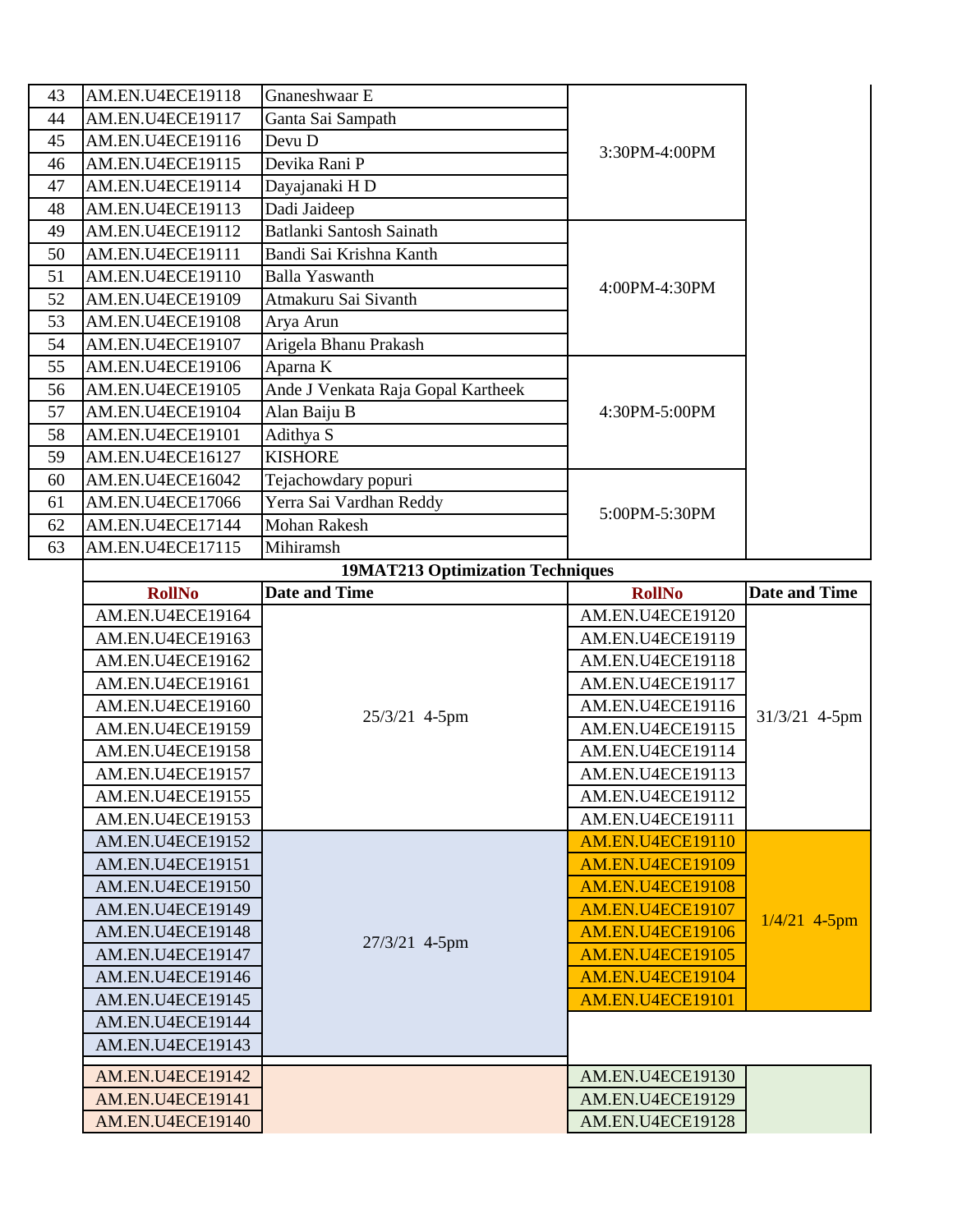|                | AM.EN.U4ECE19139        |                                            | AM.EN.U4ECE19127   |               |
|----------------|-------------------------|--------------------------------------------|--------------------|---------------|
|                | AM.EN.U4ECE19137        |                                            | AM.EN.U4ECE19126   |               |
|                | AM.EN.U4ECE19136        | 28/3/21 10-11pm                            | AM.EN.U4ECE19125   | 28/3/21 4-5pm |
|                | <b>AM.EN.U4ECE19135</b> |                                            | AM.EN.U4ECE19124   |               |
|                | AM.EN.U4ECE19134        |                                            | AM.EN.U4ECE19123   |               |
|                | <b>AM.EN.U4ECE19133</b> |                                            | AM.EN.U4ECE19122   |               |
|                | AM.EN.U4ECE19131        |                                            | AM.EN.U4ECE19121   |               |
|                |                         | <b>19ECE212 Linear Integrated Circuits</b> |                    |               |
|                | Sl.No Roll No           | <b>Name</b>                                | <b>Time</b>        | <b>Date</b>   |
| $\mathbf{1}$   |                         | P Mohan Rakesh                             | 9:30 am- 9:40 am   |               |
| $\overline{2}$ | AM.EN.U4ECE19164        | Shravya Bhaskara                           | 9:40 am- 9:50 am   |               |
| 3              | AM.EN.U4ECE19163        | Gundu Laxmi Bhargav Avanth Kumar           | 9:50 am-10:00 am   |               |
| $\overline{4}$ | AM.EN.U4ECE19162        | Sathi Maheswara Reddy                      | 10:00 am- 10:10 am |               |
| 5              | AM.EN.U4ECE19161        | Gedela Sai Amrutha                         | 10:10 am- 10:20 am |               |
| 6              | AM.EN.U4ECE19160        | Kiran Mohan Battula                        | 10:20 am- 10:30 am |               |
| $\overline{7}$ | AM.EN.U4ECE19159        | Chekuri Revanth Kumar                      | 10:30 am- 10:40 am |               |
| 8              | AM.EN.U4ECE19158        | Yalla Vishal Reddy                         | 10:40 am- 10:50 am |               |
| 9              | AM.EN.U4ECE19157        | Vikranth Datta Chennupati                  | 10:50 am-11:00 am  |               |
| 10             | AM.EN.U4ECE19155        | Vallam Kondu Sai Sudheer Kumar             | 11:00 am- 11:10 am |               |
| 11             | AM.EN.U4ECE19153        | Swathi B                                   | 11:10 am-11:20 am  |               |
| 12             | AM.EN.U4ECE19152        | Sreedevi S                                 | 11:20 am-11:30 am  |               |
| 13             | AM.EN.U4ECE19151        | Shaik Mohammed Ali                         | 11:30 am-11:40 am  |               |
| 14             | AM.EN.U4ECE19150        | Satya Sai Gayathri Palacherla              | 11:40 am- 11:50 am | 2/4/2021      |
| 15             | AM.EN.U4ECE19149        | Sanjana Kushwaha                           | 11:50 am-12:00 pm  |               |
| 16             | AM.EN.U4ECE19148        | Rudra Charith Chandan                      | 2:00 pm-2:10 pm    |               |
| 17             | AM.EN.U4ECE19147        | R S V Mukhesh                              | 2:10 pm-2:20 pm    |               |
| 18             | AM.EN.U4ECE19146        | Prakhar Agrawal                            | 2:20 pm-2:30 pm    |               |
| 19             | AM.EN.U4ECE19145        | Popuri Rohith Praveen Kumar                | 2:30 pm-2:40 pm    |               |
| 20             | AM.EN.U4ECE19144        | Ponnapalli Purna Sai                       | 2:40 pm-2:50 pm    |               |
| 21             | AM.EN.U4ECE19143        | Pochareddy Nishith Reddy                   | 2:50 pm- 3:00 pm   |               |
| 22             | AM.EN.U4ECE19142        | Pavuluri Mohana Vamsi                      | 3:00 pm- 3:10 pm   |               |
| 23             | AM.EN.U4ECE19141        | Palle Jagruth Reddy                        | 3:10 pm- 3:20 pm   |               |
| 24             | AM.EN.U4ECE19140        | Patharlapalli Reddy Naga Lakshmana         | 3:20 pm- 3:30 pm   |               |
| 25             | AM.EN.U4ECE19139        | Nitin Kumar                                | 3:30 pm- 3:40 pm   |               |
| 26             | AM.EN.U4ECE19137        | Nalamasa Rishitha                          | 3:40 pm- 3:50 pm   |               |
| 27             | AM.EN.U4ECE19136        | Muppidi Koushik Reddy                      | 3:50 pm- 4:00 pm   |               |
| 28             | <b>AM.EN.U4ECE19135</b> | Megha S                                    | 9:30 am- 9:40 am   |               |
| 29             | AM.EN.U4ECE19134        | <b>Mebal Joseph</b>                        | 9:40 am- 9:50 am   |               |
| 30             | <b>AM.EN.U4ECE19133</b> | Maddi Tejaswi                              | 9:50 am-10:00 am   |               |
| 31             | AM.EN.U4ECE19131        | Lagumsani Vamsi Krishna                    | 10:00 am- 10:10 am |               |
| 32             | <b>AM.EN.U4ECE19130</b> | Kusumanchi Surya Shanmukh                  | 10:10 am- 10:20 am |               |
| 33             | <b>AM.EN.U4ECE19129</b> | Koushik Reddy P                            | 10:20 am- 10:30 am |               |
| 34             | AM.EN.U4ECE19128        | Kondapally Venkata Rishwanth               | 10:30 am- 10:40 am |               |
| 35             | AM.EN.U4ECE19127        | Koduru Madhusudhan Reddy                   | 10:40 am- 10:50 am |               |
| 36             | AM.EN.U4ECE19126        | Karthik K                                  | 10:50 am- 11:00 am |               |
| 37             | <b>AM.EN.U4ECE19125</b> | Kancharla Priyanka                         | 11:00 am-11:10 am  |               |
| 38             | <b>AM.EN.U4ECE19124</b> | Kakumanu Yashwanth                         | 11:10 am-11:20 am  |               |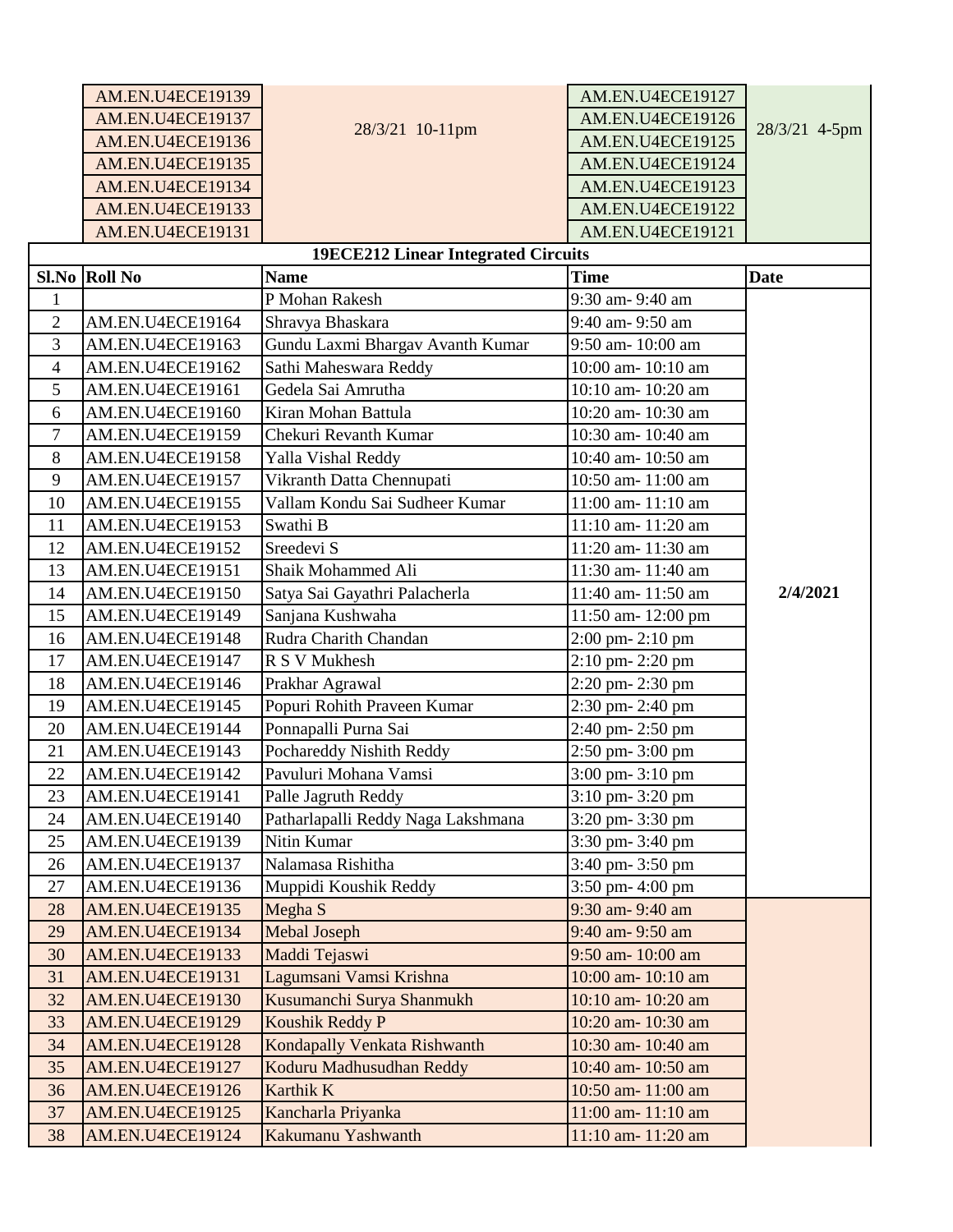| 39 | <b>AM.EN.U4ECE19123</b> | <b>K V Yokesh Kumar</b>            | 11:20 am- 11:30 am   |          |
|----|-------------------------|------------------------------------|----------------------|----------|
| 40 | <b>AM.EN.U4ECE19122</b> | Jayasurya S Nair                   | 11:30 am- 11:40 am   |          |
| 41 | <b>AM.EN.U4ECE19121</b> | Harish R                           | 11:40 am-11:50 am    |          |
| 42 | <b>AM.EN.U4ECE19120</b> | Guggilla Sai Laxmi Nikhita         | 11:50 am-12:00 pm    |          |
| 43 | <b>AM.EN.U4ECE19119</b> | <b>Govind V Gopal</b>              | $2:00$ pm- $2:10$ pm | 3/4/2021 |
| 44 | <b>AM.EN.U4ECE19118</b> | Gnaneshwaar E                      | $2:10$ pm- $2:20$ pm |          |
| 45 | <b>AM.EN.U4ECE19117</b> | Ganta Sai Sampath                  | 2:20 pm-2:30 pm      |          |
| 46 | <b>AM.EN.U4ECE19116</b> | Devu D                             | 2:30 pm-2:40 pm      |          |
| 47 | <b>AM.EN.U4ECE19115</b> | Devika Rani P                      | 2:40 pm-2:50 pm      |          |
| 48 | AM.EN.U4ECE19114        | Dayajanaki HD                      | 2:50 pm- 3:00 pm     |          |
| 49 | <b>AM.EN.U4ECE19113</b> | Dadi Jaideep                       | 3:00 pm- 3:10 pm     |          |
| 50 | <b>AM.EN.U4ECE19112</b> | <b>Batlanki Santosh Sainath</b>    | 3:10 pm- 3:20 pm     |          |
| 51 | AM.EN.U4ECE19111        | Bandi Sai Krishna Kanth            | 3:20 pm- 3:30 pm     |          |
| 52 | <b>AM.EN.U4ECE19110</b> | <b>Balla Yaswanth</b>              | 3:30 pm- 3:40 pm     |          |
| 53 | <b>AM.EN.U4ECE19109</b> | Atmakuru Sai Sivanth               | 3:40 pm- 3:50 pm     |          |
| 54 | <b>AM.EN.U4ECE19108</b> | Arya Arun                          | 3:50 pm- 4:00 pm     |          |
| 55 | <b>AM.EN.U4ECE19107</b> | Arigela Bhanu Prakash              | 4:00 pm- 4:10 pm     |          |
| 56 | <b>AM.EN.U4ECE19106</b> | Aparna K                           | $4:10$ pm- $4:20$ pm |          |
| 57 | <b>AM.EN.U4ECE19105</b> | Ande J Venkata Raja Gopal Kartheek | 4:20 pm- 4:30 pm     |          |
| 58 | <b>AM.EN.U4ECE19104</b> | Alan Baiju B                       | $4:30$ pm- $4:40$ pm |          |
| 59 | <b>AM.EN.U4ECE19101</b> | Adithya S                          | 4:40 pm- 4:50 pm     |          |

## **19ECE214\_Communication Theory**

| <b>SINo</b>    | <b>RollNo</b>           | <b>Name</b>                              | <b>TIME</b>  | <b>Date</b> |
|----------------|-------------------------|------------------------------------------|--------------|-------------|
| $\mathbf{1}$   | AM.EN.U4ECE19164        | Shravya Bhaskara                         |              |             |
| $\overline{2}$ | AM.EN.U4ECE19163        | Gundu Laxmi Bhargav Avanth Kumar         |              |             |
| 3              | AM.EN.U4ECE19162        | Sathi Maheswara Reddy                    |              |             |
| 4              | AM.EN.U4ECE19161        | Gedela Sai Amrutha                       |              |             |
| 5              | AM.EN.U4ECE19160        | Kiran Mohan Battula                      | 3.30-4.30 PM |             |
| 6              | <b>AM.EN.U4ECE19159</b> | Chekuri Revanth Kumar                    |              |             |
| 7              | AM.EN.U4ECE19158        | Yalla Vishal Reddy                       |              |             |
| 8              | AM.EN.U4ECE19157        | Vikranth Datta Chennupati                |              |             |
| 9              | AM.EN.U4ECE19155        | Vallam Kondu Sai Sudheer Kumar           |              |             |
| 10             | AM.EN.U4ECE19153        | Swathi B                                 |              |             |
| 11             | AM.EN.U4ECE19152        | Sreedevi S                               |              |             |
| 12             | AM.EN.U4ECE19151        | Shaik Mohammed Ali                       |              |             |
| 13             | AM.EN.U4ECE19150        | Satya Sai Gayathri Palacherla            |              |             |
| 14             | AM.EN.U4ECE19149        | Sanjana Kushwaha                         |              |             |
| 15             | AM.EN.U4ECE19148        | Rudra Charith Chandan                    | 4.30-5.30 pm |             |
| 16             | AM.EN.U4ECE19147        | R S V Mukhesh                            |              |             |
| 17             | AM.EN.U4ECE19146        | Prakhar Agrawal                          |              |             |
| 18             | AM.EN.U4ECE19145        | Popuri Rohith Praveen Kumar              |              |             |
| 19             | AM.EN.U4ECE19144        | Ponnapalli Purna Sai                     |              |             |
| 20             | AM.EN.U4ECE19143        | Pochareddy Nishith Reddy                 |              |             |
| 21             | AM.EN.U4ECE19142        | Pavuluri Mohana Vamsi                    |              |             |
| 22             | AM.EN.U4ECE19141        | Palle Jagruth Reddy                      |              |             |
| 23             | AM.EN.U4ECE19140        | Patharlapalli Reddy Naga Lakshmana Chara |              |             |